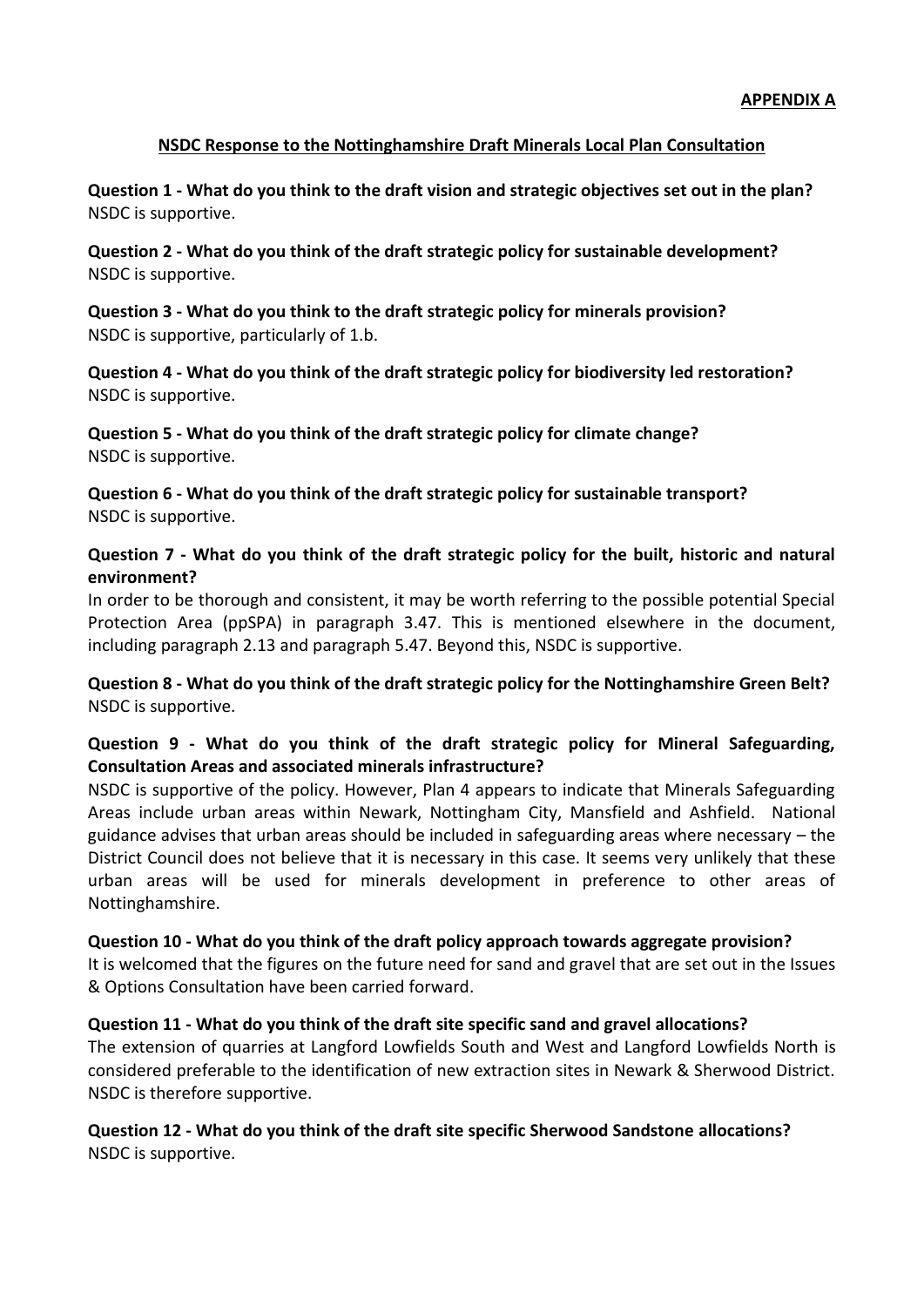**Question 13 - What do you think of the draft policy to meet expected crushed rock demand over the plan period?**

NSDC is supportive.

# **Question 14 - What do you think to the draft policy regarding secondary and recycled aggregates?**

NSDC is supportive.

**Question 15 - What do you think of the draft site specific allocation for brick clay?** NSDC is supportive. It is important that the impacts on residential amenity of the quarry in Kirton continue to be managed satisfactorily.

**Question 16 - What do you think of the draft site specific allocation for gypsum?** The extension of Bantycock Quarry is considered preferable to the identification of new extraction sites in Newark & Sherwood District. NSDC is therefore supportive.

**Question 17 - What do you think of the draft policy to meet demand for silica sand over the plan period?**

NSDC is supportive.

**Question 18 - What do you think of the draft policy to meet demand for Industrial dolomite over the plan period?**

NSDC is supportive.

**Question 19 - What do you think to the draft policy to meet demand for building stone over the plan period?**

NSDC is supportive.

**Question 20 - What do you think of the draft policy relating to meet demand for coal over the plan period?**

NSDC is supportive.

# **Question 21 - What do you think of the draft policy to meet demand for hydrocarbon minerals over the plan period?**

NSDC is supportive, but would emphasise the importance of a thorough and robust assessment of impacts on the environment and residential amenity.

**Question 22 - What do you think of the draft policy wording for DM1: Protecting local amenity?** NSDC is supportive. Page 98 is a duplicate of page 88 and three paragraphs (5.5, 5.6 and 5.7) are missing.

**Question 23 - What do you think of the draft policy wording for DM2: Water resources and flood risk?**

NSDC is supportive.

# **Question 24 - What do you think of the draft policy wording for DM3: Agricultural land and soil quality?**

NSDC is supportive.

**Question 25 - What do you think of the draft policy wording for DM4: Protection and enhancement of biodiversity and geodiversity?**

NSDC is supportive, and the reference to the ppSPA in paragraph 5.47 is welcomed.

**Question 26 - What do you think of the draft policy wording for DM5: Landscape character?** NSDC is supportive.